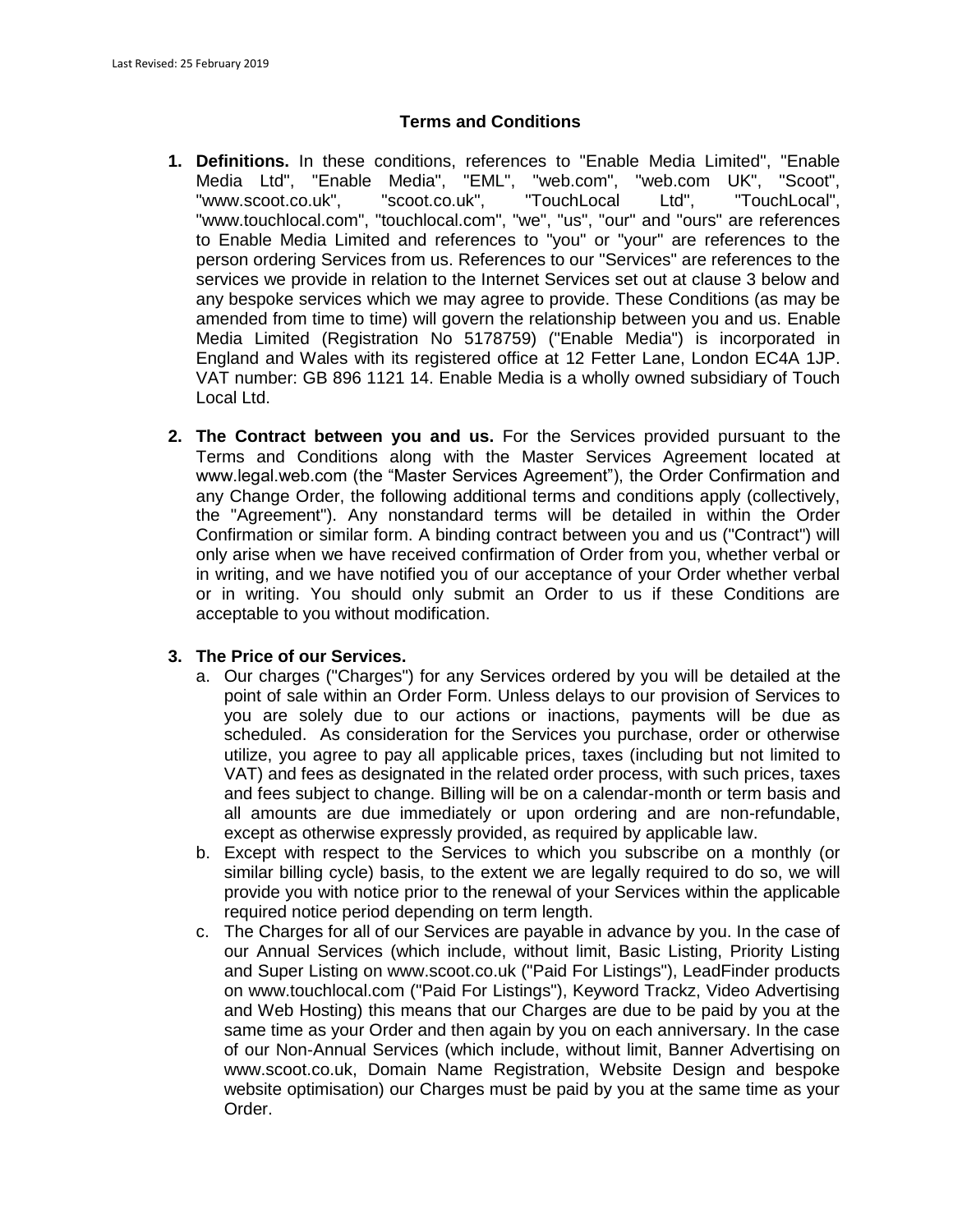- d. Any indulgence given by us to you in respect of the time for payment of our Charges is entirely at our discretion and shall not operate as a waiver of any of our rights. If you do not pay us any sums due from you on the due date for payment, we may at our option charge interest on the overdue amount at the rate of 4% above the base rate of HSBC Bank Plc then in force.
- e. We normally accept payment by cheque (payable to Enable Media Limited), and by Visa, MasterCard, Maestro, Delta, Switch Direct Debit, BACS or American Express. We do not currently accept payment by Diners Club, Electron or Solo. We may withdraw any method of payment at any time without notice to you.
- f. If any reduction is available to you in respect of a promotional offer made available by us, and you are eligible for such offer, then the Charges payable by you will be reduced by the amount shown but not by more or otherwise.
- **4. The Services that We Offer.** Descriptions of most of our Services are on the Websites uk.web.com, www.scoot.co.uk, www.touchlocal.com or any of our Partner websites ("Product Description"). In addition, our Sales Team will also be pleased to discuss any further bespoke Services that you may require. Subject to our acceptance of your Order, and your continual compliance with these Conditions, we will provide the Services specified in your Order in accordance with these Conditions and the Product Description, using our reasonable skill and care at all times. We may use agents and/or sub-contractors to perform the Services on our behalf where we deem it appropriate to do so.
	- *a. Premium Websites.*
		- 1) During any stage of the design process, a designer or project manager will be working with you to gather information to start, feedback to revise, or approval to complete your website. If a response is not received from you for more than sixty (60) days, the design project is considered "abandoned" and payment is surrendered in full.
		- 2) Web.com reserves the right to charge you a fee for repeated missed consultations, repeated rescheduling of consultations related to any website design work, and/or the reinstatement of your website design to an active status if no response has been received from you for thirty (30) days.
		- 3) Modifications. We offer unlimited modifications in the first thirty (30) days of their website going live and then one (1) hour per month thereafter. Note, this is not applicable to "Skinny Sites" as outlined below.
			- i. Skinny Sites.
				- 1. If a consultation has not been completed and/or Customer has not been responsive in order for us to complete the full site build, we will proceed with a "Skinny Build" in order to ensure the website has been created and delivery of the product is effectuated to the best of our ability.
				- 2. All such accounts where the consultation is incomplete and to the extent Web.com has been unable to reach the customer, the account will progress to a Skinny Site' and will be built from either an existing website or listing profile.
				- 3. Domain purchase. If the client has an existing website and wants to use this domain, we will still register a new domain, so the website can go live as soon as it is ready. We will always find the closest match to their existing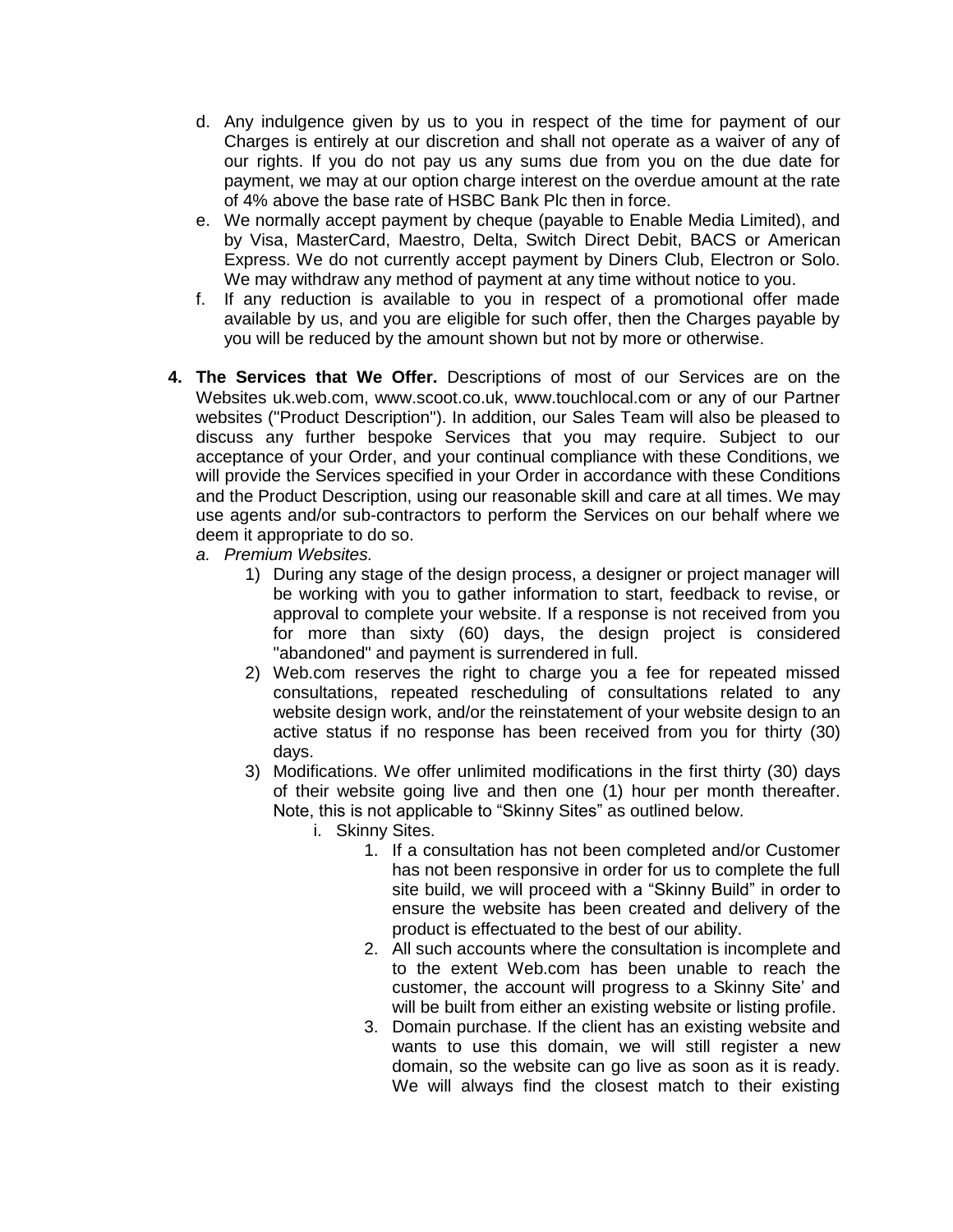domain and as normal, the customer can always transfer their existing domain, once they are ready to do so.

- 4. Skinny Site customers requesting modifications will be required to notify us within five (5) working days of receipt of the welcome email and notification of your website going live. Charges beyond this period will be at an hourly rate.
- 1) In pursuance of Our policy of continuing service improvements we reserve the right to alter the look, feel, style, facilities and functionality of any of our Services and the Website at any time without giving you prior notice but in doing so we will endeavour not to materially diminish the overall functionality and value of the Services or the Website. Accordingly, the Product Description is subject to change from time to time.
- 2) You accept that we cannot guarantee that the Services on the websites uk.web.com, www.scoot.co.uk and www.touchlocal.com in all respects are visible in all browsers and versions of these browsers. We will use our reasonable endeavours to ensure that the Services are visible in the most commonly used version of Google Chrome.
- 3) We may at any time either change, replace or delete these Conditions or include new terms.
- *b. Profile Management Services*
	- 1) When purchasing a profile management service from us, you give us permission to act as your online marketing agency and claim any listings on third party websites. We in no way guarantee that your profile will be accepted on the third-party website or guarantee any placement.
	- 2) We will add any content that has been given to us or is present on any other listings, we are in no way responsible for any damages that may arise by adding such content.
- *c. Internet Services*
	- 1) Our Internet Services include, without limitation, Basic Listing, Priority Listing and Super Listing on www.scoot.co.uk, LeadFinder products on www.touchlocal.com, Video Advertising, Web Design, Web Hosting, Web Starter, Keyword Trackz, Profile Management Services and bespoke website optimisation. From time to time other Services may be added, or Services may be removed.
	- 2) Our Basic Listing, Priority Listing, Super Listing and Banner Advertising services on www.scoot.co.uk and LeadFinder products on www.touchlocal.com include search tags which describe your business, products and/or services and may result in details about your business being displayed on the Scoot or TouchLocal websites to users who perform a search using these search tags. We reserve the right to refuse to include or remove any search tags from your business listing or banner on Scoot or TouchLocal if we believe that these search tags do not in any way describe your business, products and/or services and/or may mislead users of the Scoot or TouchLocal websites. To the extent you cancel the listing services you have with us, we will remove your information from those directories we have control over, but you understand and agree that you may not be removed from all directories.
	- 3) You acknowledge and accept that your services and/or products may be reviewed either favourably or unfavourably by third party consumers and that third-party review activity does not constitute the view or opinion of Scoot or TouchLocal. You accept that we offer no editorial services for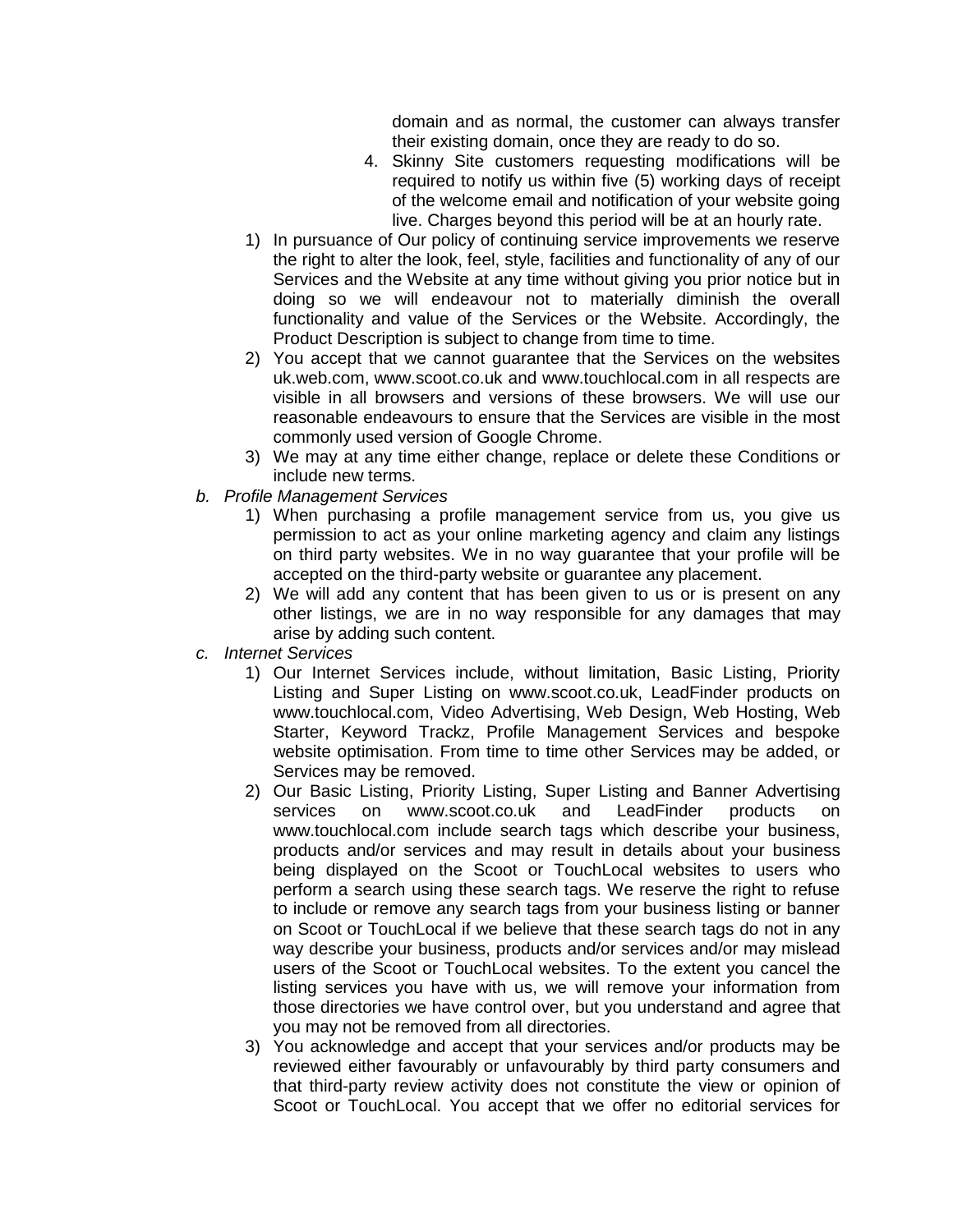reviews and are not in a position to investigate every review but take reasonable steps to prevent libellous or offensive materials from being posted online, although we reserve the right either to maintain or to remove reviews for any reason within our sole discretion.

- 4) You accept that we will remove positive reviews if they can be traced to the business owner.
- 5) Our SEO Performance service is limited to monitoring your website's position in major search engines, as listed in the product description on this website, once in every month. A report indicating the position of your website on these major search engines will be forwarded to you every month of your contract term.
- 6) Where we provide any affiliate services on a revenue share basis, we will forward any agreed fees to you within 30 days of receiving the corresponding fees from the client. If you fail to complete the agreed service or remove any links from the agreed website(s) or render the agreed website(s) unavailable within the specified contract period, the full fee for the agreed service will be refundable to us.
- 7) If you fail to provide any Deliverable Materials to us within the specified time limits, we reserve the right, in addition to any other rights we may have, to retain any Charges that you have paid to us.
- 8) We will endeavour to meet your requested live date(s) for your internet service but time is not of the essence in this respect and we will not be liable for any delays.
- 9) From the date that your Internet Service goes live, we will host your Internet Service in return for your payment of the relevant Charges. We may submit your Internet Service to search-engines, but we do not guarantee or warrant in any way your acceptance by a search engine whether it is linked to Scoot and/or TouchLocal or not.

## **5. Domain Name Services.**

- a. Our Domain Name Services include, without limit, domain name registration and hosting. From time to time additional Services may be added, or Services may be removed.
- b. We will register a domain name of your choice with a domain name extension ".co.uk"; ".org.uk"; ".ltd.uk" (subject to meeting Nominet's requirements); ".plc.uk" (subject to meeting Nominet's requirements); ".com"; ".org"; ".net"; ".biz"; or ".info"; ("your Domain Name"), host your Domain Name, connect your Domain Name to your web pages hosted by us (Web Formation™) and pay the initial administration fees charged by the relevant domain name registry ("Registry"). We will endeavour to complete the registration of your Domain Name within 14 days of your Order but we will not be liable for any failure to do so. In the case of ".uk" domains, we will pay the required fees to Nominet, which for new domain purchases, requires us to pay for two years of registration. For all other domains, we will pay one year's fees to the appropriate registry. When we register a domain name on your behalf you will be bound by Nominet's terms and conditions for registration as amended from time to time and available here: [http://www.nominet.org.uk/uk-domain](http://www.nominet.org.uk/uk-domain-names/registering-uk-domain/legal-details/terms-and-conditions-domain-name-registration)[names/registering-uk-domain/legal-details/terms-and-conditions-domain](http://www.nominet.org.uk/uk-domain-names/registering-uk-domain/legal-details/terms-and-conditions-domain-name-registration)[name-registration](http://www.nominet.org.uk/uk-domain-names/registering-uk-domain/legal-details/terms-and-conditions-domain-name-registration)
- c. We will transfer a pre-registered domain to us provided that: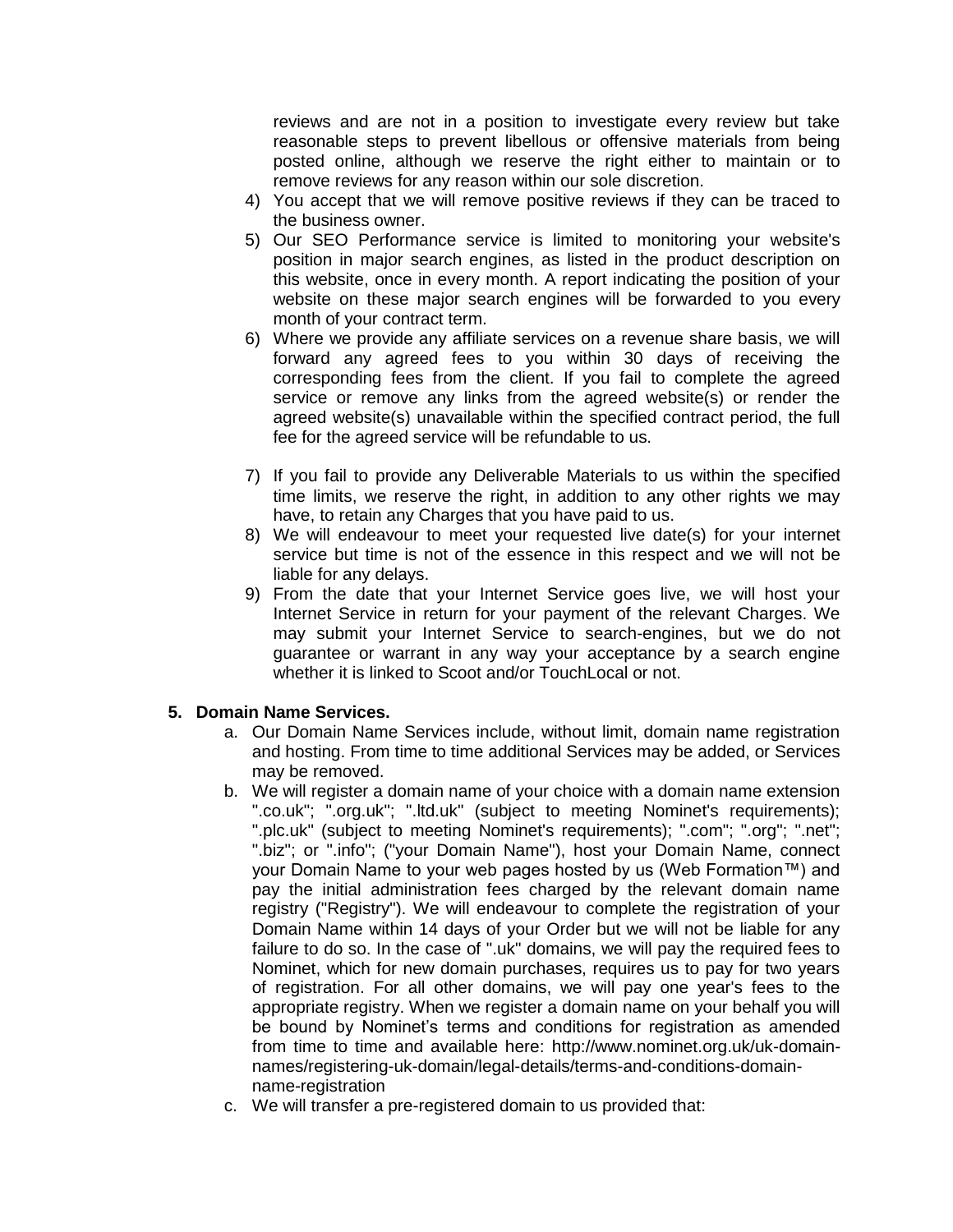- I. The domain extension must be one from the list set out above;
- II. The domain name must have been registered for more than sixty (60) days at the time of your instruction to us;
- III. The domain name must not be due for renewal in the twenty-one (21) days following your instruction to us;
- IV. You must complete and return our standard transfer form in a manner acceptable to us and the Registry; and
- V. You must follow the steps detailed in our standard transfer form to notify your current host that you wish to transfer the domain to us.
- d. You warrant that the details submitted by you to us for the purpose of the Domain Name Service are true and correct, and that future editions or alterations to those details will be true and correct.
- e. Domain names are usually allocated by the Registrar on a first-come, firstserved basis. This means that until the registration process is complete, your Domain Name could be registered by any other party. If for this or any other reason your Domain Name is not available, we will contact you to agree a suitable alternative domain name. If our attempts to register your Domain Name are then unsuccessful, we will, upon receipt of your written request, repay to you such element of the Charges paid by you as relate to the registration of the domain name.
- f. Any domain name that is registered by us is subject to the terms and policies of the Registrar responsible for the domain name that you have purchased. We give no warranty whatsoever that we will be able to secure your Domain Name, that once secured you will be permitted to retain your Domain Name, or that your Domain Name will be free and clear of intellectual property rights and/or any other claim or challenge by third parties (including without limit, rights and/or claims in relation to registered and unregistered trademarks).
- g. We reserve the right to disclose to a Registry such of your details as may be required to complete the registration of your Domain Name. You acknowledge that the data that we provide to the Registry is "personal data" for the purposes of data protection and legislation and that subsequently that the Registry may allow other organisations and members of the public to access such data about you. Notwithstanding the foregoing, in order to comply with GDPR or other privacy requirements, we reserve the right to mask your personally identifiable information as needed, including but not limited to, masking data published to Port 43 or the WHOIS database.
- h. You acknowledge and accept that we will be acting as your agent for the purposes of registering your Domain Name. You hereby appoint us as your agent for such purposes, and specifically give us your consent to enter into a legally binding contract in your name with the Registrar subject to the Registrar's standard terms and conditions.
- i. Should your web site's bandwidth usage reach the point where it causes an adverse affect on other Clients, we reserve the right to disable your web site until such a time as you are able to reduce your bandwidth usage.
- j. From time to time the server on which your domain is hosted or its connection to the Internet may be inaccessible or inoperable for any reason, including, without limitation: (i) equipment malfunctions; (ii) maintenance procedures or repairs which may need to be undertaken; or (iii) causes beyond our control or which we cannot reasonably foresee. We will endeavour to ensure that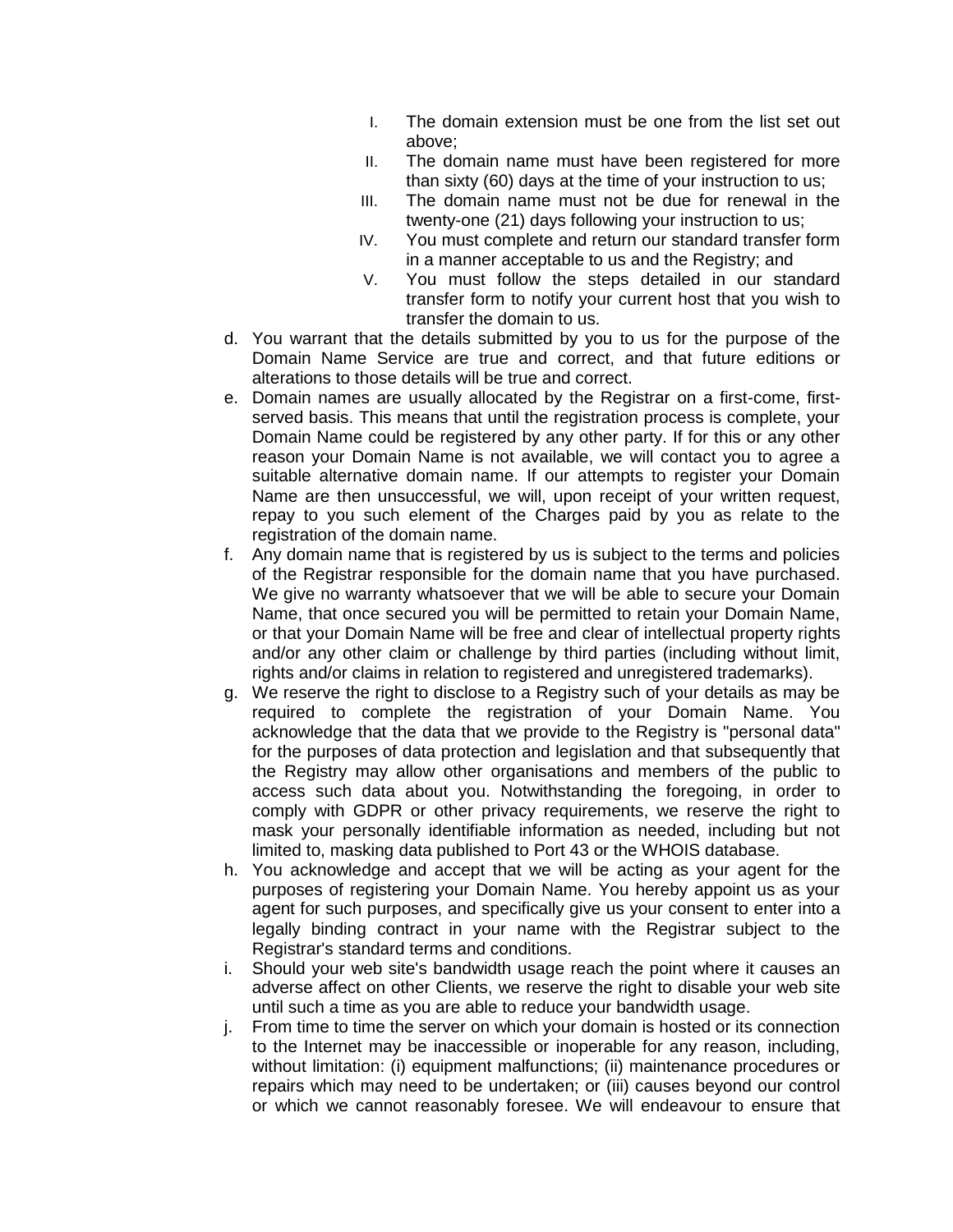your website is available at all times, but you acknowledge that computer and telecommunications systems are not error free and that we will not be liable to you or any other person for loss of revenue or earnings or any other loss that you suffer as a result of your website being unavailable or inaccessible.

## **6. Transfer of Your Domain Name.**

- a. You will be permitted to transfer Your Domain Name to any third party in accordance with the Registrar's terms and conditions. If you do so, we will have no obligation to provide Services to the transferee and you are not entitled to any refund of any Charges that you may have paid to us.
- b. You may transfer a domain name away from us, subject to our receipt from you of our standard transfer-out form, completed and signed by your approved signatory. In cases where the domain extension name is any of ".com"; ".org"; ".net"; ".info"; ".biz" the domain must be active, i.e. not listed as "expired, pending deletion or redemption period" at the Registry's WHOIS. Transferring out of such a domain name with this status incurs a charge imposed by the Registry of between \$12.00 and \$200, which will be charged at the current rates, at our discretion and which charge we will pay and for which you shall reimburse us in full. Please note, domains will only be transferred where payments are up to date.

## **7. Your Obligations to Us.**

- a. You will promptly provide us (free of charge) with any information that we may reasonably require to enable us to proceed with the performance of our obligations under the Contract. This may include (without limitation) any information which we may reasonably request for the purpose of credit verification and debt collection purposes and you permit us to use such information and to provide it to third parties acting on our behalf for such purposes.
- b. You are responsible for ensuring that all Deliverable Material that you provide to us is accurate, decent, lawful, and honest, free from third party advertising, and that such Deliverable Material is not offensive, prejudicial or inflammatory, likely to expose us to claims, result in our prosecution, cause us to infringe the legal rights of any third party, or cause us embarrassment or distress of any kind. You agree that you will be responsible to us for any losses costs or claims that we incur if you supply Deliverable Material to us which breaches this obligation.
- c. You must supply Deliverable Material to us in a suitable format (details of which will be supplied upon your request). You must ensure that any Deliverable Material that you supply to us in an electronic form is provided using fully licensed software and is free from harmful viruses or similar.
- d. If any Deliverable Material that you provide to us itself constitutes or incorporates any intellectual property rights (including without limit copyrights, registered or unregistered trademarks, patent rights, registered or unregistered designs, proprietary know-how or any other proprietary rights of any nature) you represent and warrant to us that such Deliverable Material is either owned absolutely by you or that the owner of such intellectual property rights has given you permission to use them and to allow us to use them on your behalf.
- e. If we in our sole discretion consider necessary, we reserve the right to contact the owner of any intellectual property rights vested in any Deliverable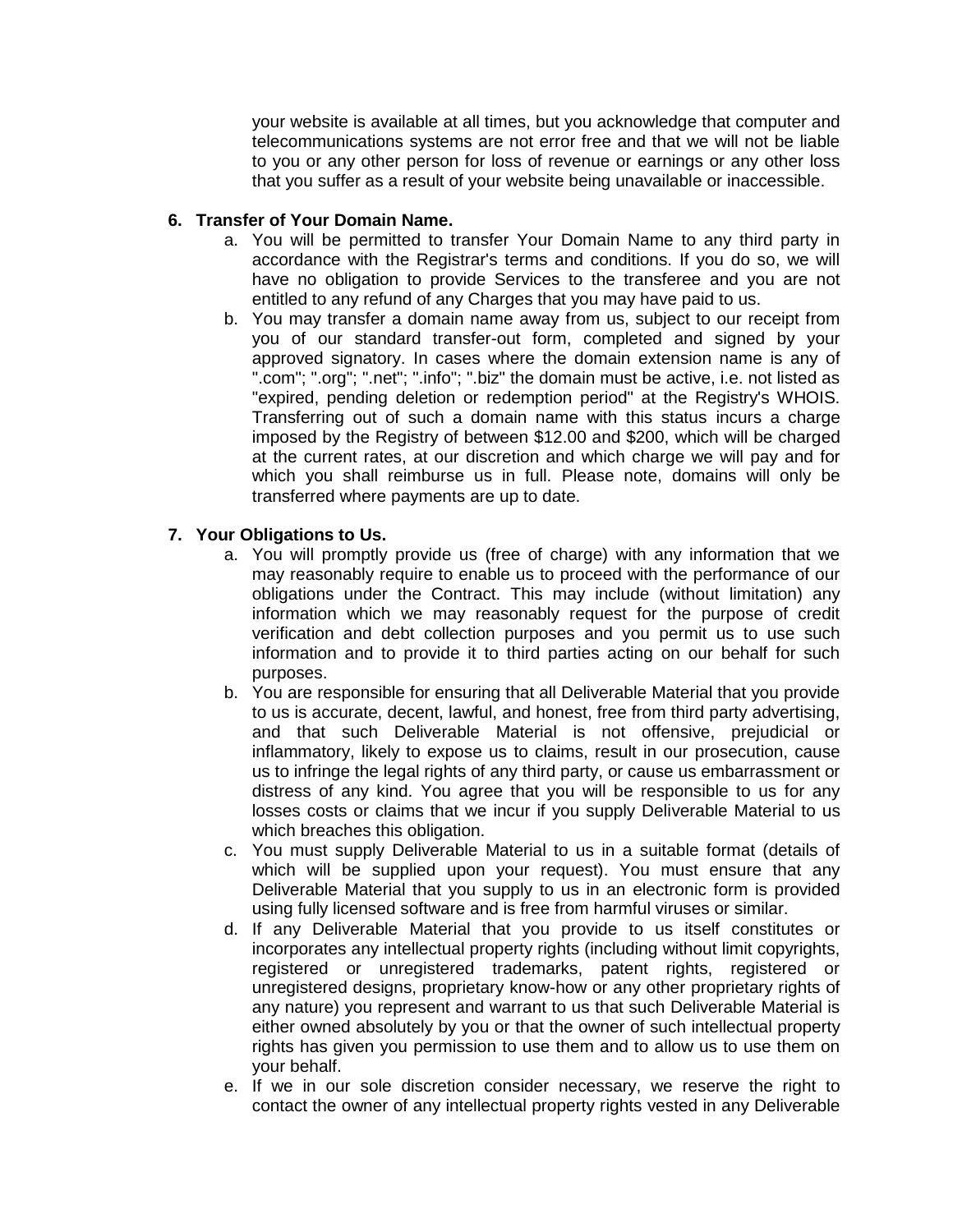Materials provided by you to verify that we have permission to use such Deliverable Materials. However we shall have no liability for failing to do so.

- f. We may telephone you from time to time and, as with incoming calls, you accept that all such calls may be recorded for internal purposes, including monitoring and training.
- g. Domain Name Restrictions:
	- i. You must not at any time use Your Domain Name, any website hosted by us pursuant to the Contract, nor any of our networks (or the networks of any of our agents or sub-contractors in violation of any of the policies listed on https://legal.web.com/, including but not limited to the Acceptable Use Policy found at: <https://assets.web.com/legal/English/AcceptableUsePolicy.pdf>
	- ii. If you breach any of your obligations set out above, we reserve the right at our discretion to terminate the Contract immediately without warning and without limit you agree to indemnify us against any costs, claims or expenses that we incur as a result.
	- iii. We will co-operate fully with investigations of violations of systems or security networks or security at other sites and with law enforcement authorities in the investigation of possible criminal violations. We reserve the right to charge you up to £250 to investigate any complaint that we receive in relation to Your Domain Name or any website or other Service hosted by us for you. If you violate any systems and/or network security, you may also incur other criminal or civil liability.
	- iv. Users transmitting e-mail from or through any service provided by us must not do anything that attempts to hide, forge or misrepresent the sender of the e-mail and/or sending site of the e-mail.
	- v. Any bulk mailings sent from or through any service provided by us must state explicitly how each individual recipient's e-mail address was obtained and also state how frequently the mail will be received. It is your responsibility to record details including, but not limited to:
		- The time and date each e-mail address was obtained
		- The IP address of the subscriber
		- The URL from which the subscription was received. These details must be made available to us upon request.
	- vi. Any bulk mailings sent from or through any service provided by us must contain simple and clear unsubscribe mechanisms; we recommend that this should be in the form of a working link to a oneclick unsubscribe system, although use of a valid "reply to" e-mail address may be used instead.
	- vii. Any bulk mailings sent from or through any service provided by us must contain correct, non-electronic, contact information for the sender; this must be included clearly within the text of each e-mail and include:
		- Contact telephone number
		- Business name
		- Physical mailing address
	- viii. Should you have any complaint about our services Please contact our complaints handler by contacting the Customer Support team at +44 (0) 8001 701 000 or emailing customersupportuk@web.com using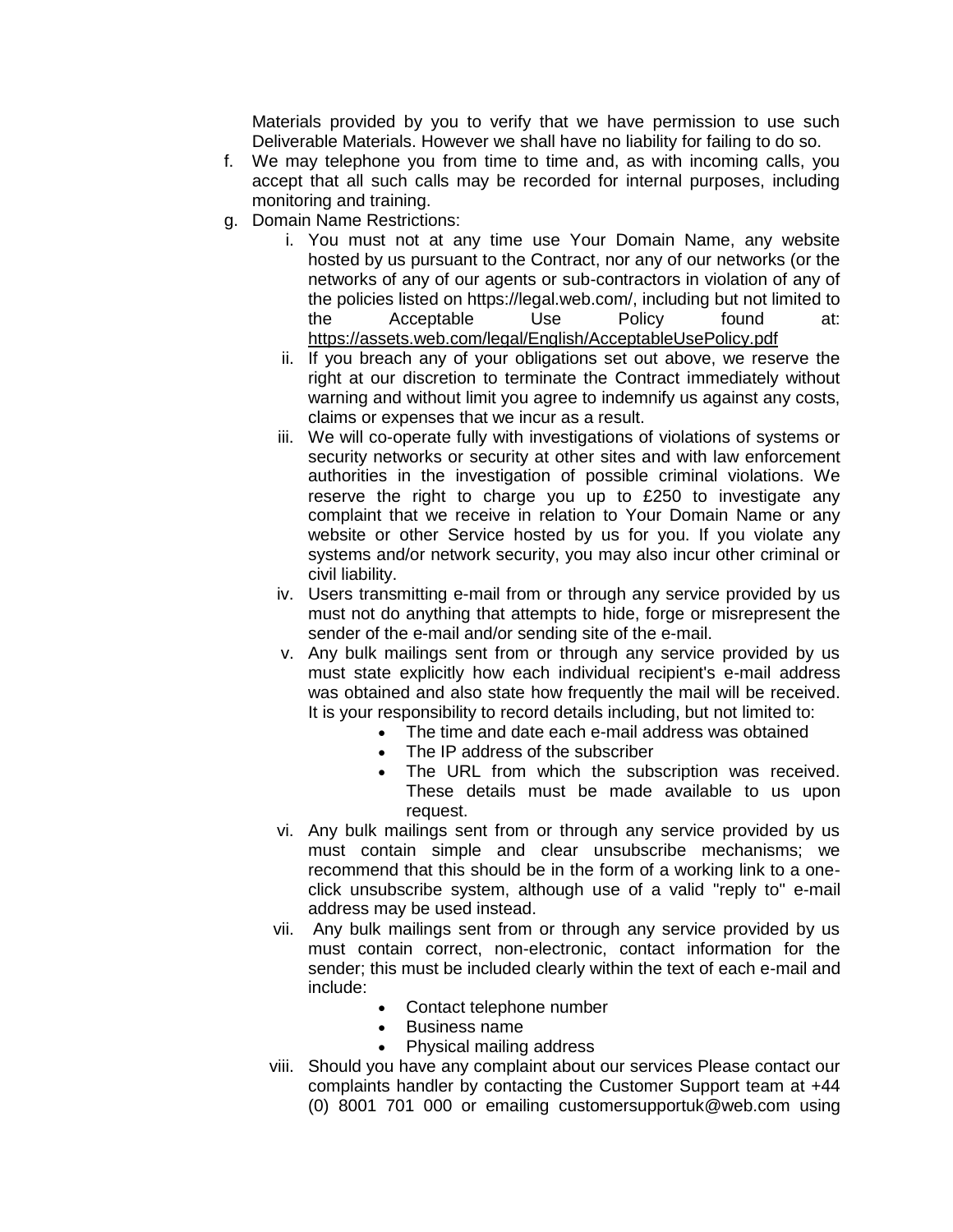one of the contact details below. We will endeavor to respond to all points of contact within 3 business day and aim to resolve any issues you have within 5 business days.

ix. If you wish to raise a complaint about abuse you have received (phishing scams, spam emails, etc.) please contact us by email at: phishing@scoot.co.uk with as much detail about the abuse. We will investigate your complaint immediately.

# **8. Termination of the Contract.**

- a. In the case of Subscription Services the Contract will terminate with one (1) month's notice by either party, upon the later of completion by us of such Services and receipt of payment in cleared funds from you of all Charges that are due in relation to them.
- b. In the case of Annual Services, such Services are provided by us for an initial period of twelve (12) months from the first date on which you make payment to us. Thereafter, the Contract will renew for additional periods for the agreed upon term. We will endeavour (but are not contractually obliged) to contact you in the last 3 months of the 12-month annual service to discuss renewal.
- c. If you no longer wish to carry on with your contract, please email us on the contact email address given below no less than 30 days before your services are due to be renewed. Your account will only be deemed as terminated once all outstanding balances have been paid in full. Domains will only be considered for transfer once all balances have been settled, we will not charge you for transferring a domain(s) away to another registrar's tag. The customer acknowledges that, termination of the agreement for any reason will result in us ceasing to provide the applicable services, with the consequences that flow from such cessation, including (but not limited to), deletion of data,.e.g. hosting account(s) and mail boxes. If you cancel any of the Services other than within 30 days of the end of a 12-month period, we will not refund any payments of Charges made in respect of the remainder of such period, and all outstanding installments of the Charges relating to such 12-month period must be paid by you.
- d. We will endeavour (but are not contractually obliged) to send you automatic email renewal alerts 60, 30, 15, 7 and 3 days before the expiry date of your domain.
- e. EML shall have the right to immediately terminate any Service if the Customer is in breach of any of these terms. In the case of video advertising or website design, EML shall have the right to immediately terminate the Service if the Customer fails to approve the video montage or website design within a reasonable period.
- f. We may terminate the Contract with you immediately at any time without notice but, if you demonstrate that we have terminated the Contract without any breach by you of your obligations, we will refund to you a sum representing the part of the Services attributable to the unexpired period to the next anniversary date of your Contract. We may, by at least 30 days' notice to you in advance, elect not to renew your contract with us at an anniversary.
- g. As it relates to Premium Website Services, You understand and agree Web.com owns all content and the overall site. In the event you terminate your Premium Website Services with us, Web.com will retain all ownership of such content, excluding the Customer logo and domain, to the extent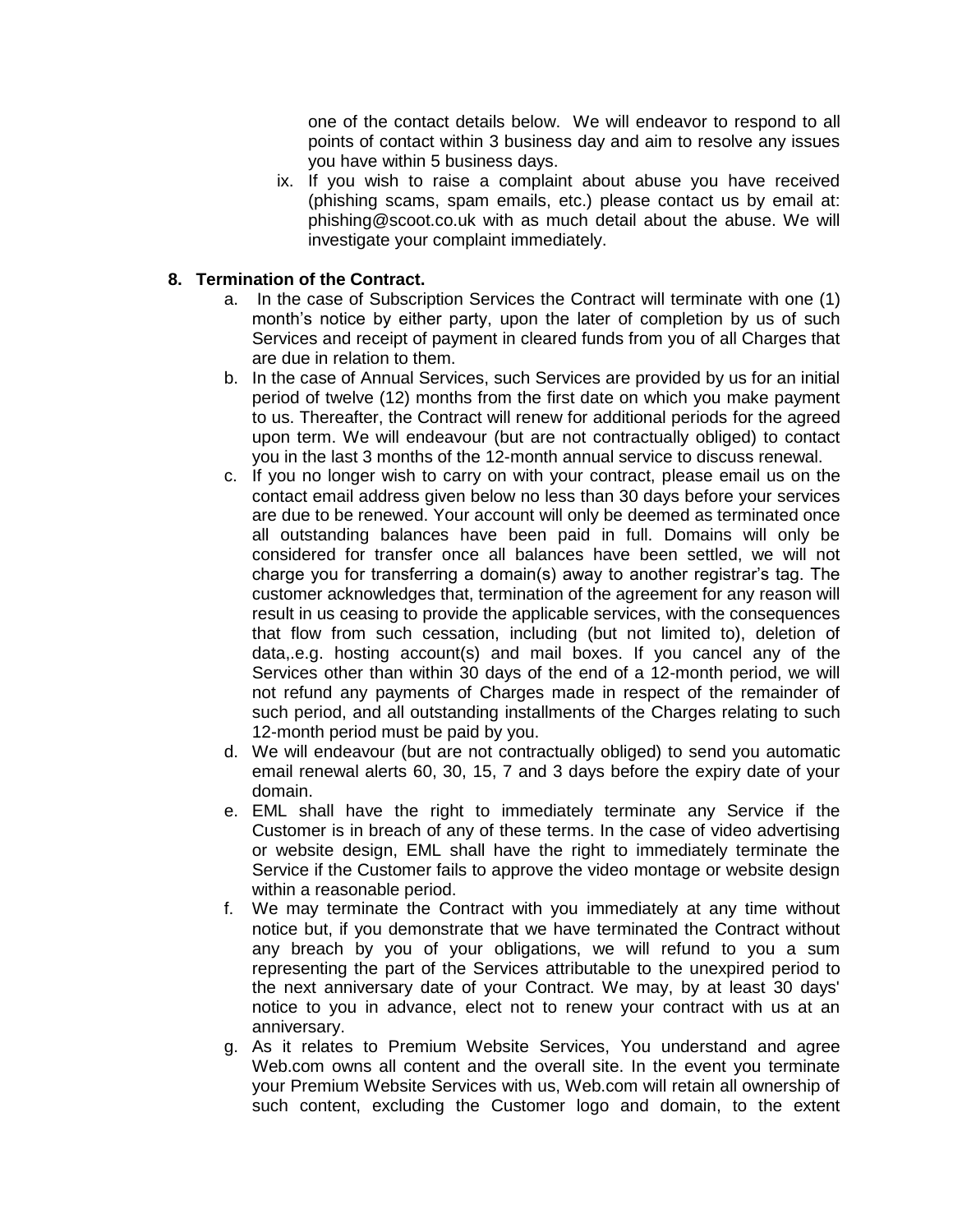Web.com has received all payments to date. Please note, if a consultation has occurred, even if not fully completed, a fee may be charged to you by Web.com. If stock photography has been included as part of the website build, so long as you host your site with us, the licenses for those images are included in the cost of hosting. However, if you choose to host your site elsewhere, the licenses for all stock images will need to be purchased by you and provided to us for inclusion in your site.

## **9. Liability.**

- a. You hereby agree to indemnify, defend and hold us harmless for all liability, claims, damages and costs, including reasonable legal expenses, arising out of or in connection with a breach by you of your obligations, representations and warranties in these Conditions.
- b. If any application that we make on your behalf to register your Domain Name is terminated due to the content of the Deliverable Materials provided by you, then in addition to any other rights that we may have, we reserve the right to either surrender your Domain Name, retain your Domain Name for our own use or transfer your Domain Name to any third party of our choice.
- c. You indemnify us and the Registry against any costs, claims or expenses that we incur as a result of any allegation that the registration of your Domain Name or the manner in which your Domain Name is used (either directly or indirectly) infringes a legal right of any third party in respect of any costs, claims or expenses incurred by either you us or the Registry in this respect.
- d. In no event will we be liable for any indirect or consequential damages in contract or tort, including loss of profit, loss or damage to property or relating to claims made by any third party. We advise you not to take any step or act based on your ownership of your Domain Name until you have received confirmation from the relevant registry that you are the registered owner of your Domain Name.
- e. We will endeavour to ensure that the Websites are available at all agreed times but you acknowledge that computer and telecommunication systems are not error free and that we will not be liable to you in the event that the Websites or any of the Services become unavailable or inaccessible.
- f. We do not represent or warrant that the Websites or any of our Services will be error-free, free of viruses or other impairing or harmful components. We will endeavour to ensure that errors are not service affecting and we will run commercially available virus detection and correction software.
- g. We give no warranty whatsoever that we will be able to secure your Domain Name on your behalf. We are not notified as to whether or not attempts to secure Domain Names have been successful and it is your responsibility to establish whether it has been so secured.
- h. The Websites may contain links to other Websites provided by independent third parties. We make no representations whatsoever concerning the content of those sites and the fact that we provide a link to a particular site is not an endorsement, authorisation, sponsorship or affiliation by us in relation to such sites, its owners or its providers.

#### **10. Intellectual Property Rights.**

a. You must not use, copy, adapt, alter or part possession with any information relating to us which we disclose to you under or in relation to the Contract